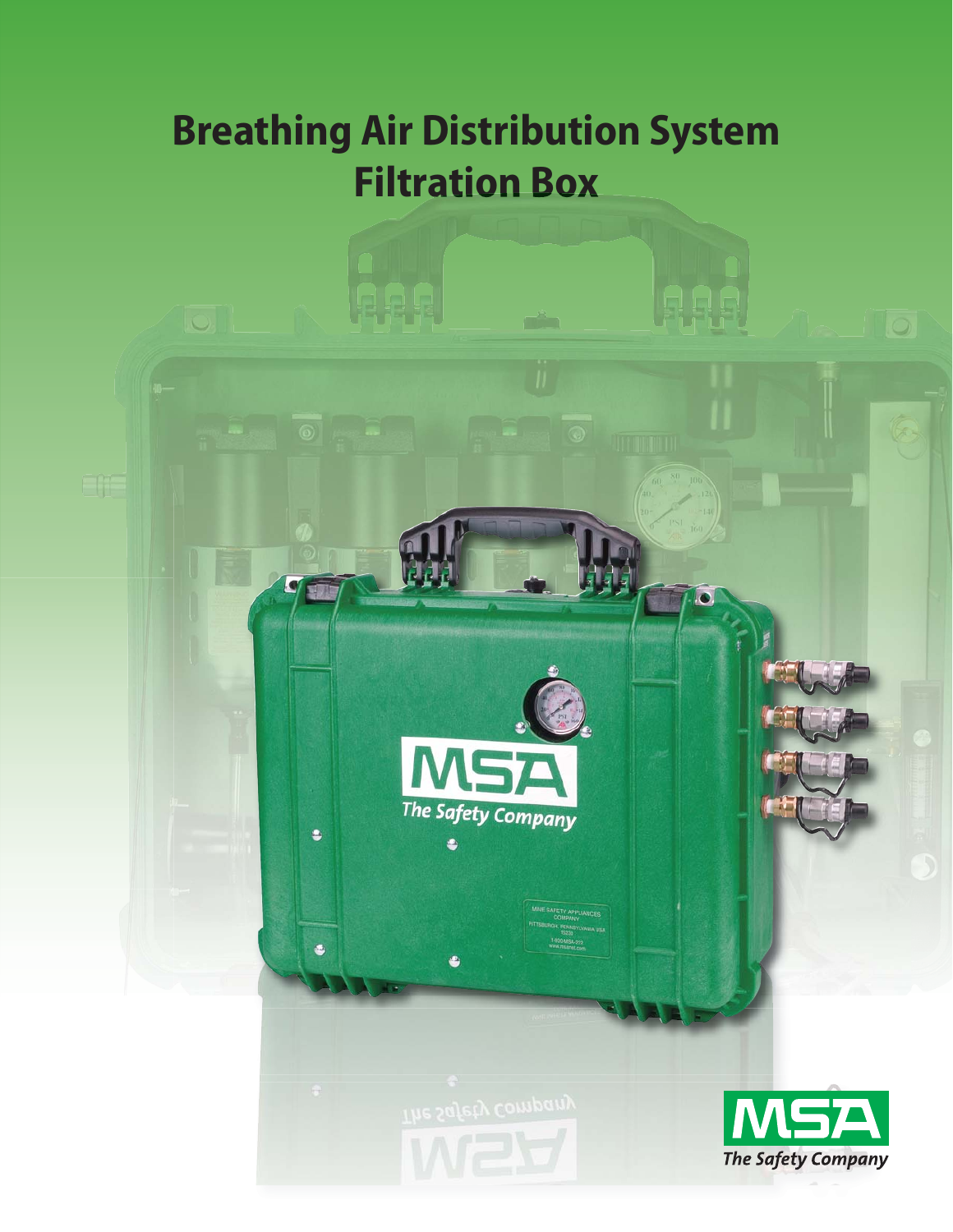# Portable Grade-D filtration system provides breathing air for up to four air-line respirators

The Breathing Air Distribution System filtration box is housed in a rugged polymer case. It is equipped with three-stage filtration, a pressure regulator, a four-outlet manifold and a continuous flow 115 VAC carbon monoxide monitor. The filtration box may be used in a portable or stationary position.

#### **Features:**

❱ Two models of filtration boxes are available – one box provides 50 cubic feet of air per minute and a second provides 100 cubic feet of air per minute.

- *Three-stage filter:* ❱ First-stage particulate/ bulk liquid separation filter element
- Filter Change Indicator changes from green to red color
- Removes 95% of bulk particulates and liquids at 5 microns
- Auto drain removes liquids from bowl
- ❱ Second-stage oil-coalescing and ultra-fine particulate filter element
	- Filter Change Indicator changes from green to red color
	- Removes oil and particulates to 99.99% at 0.01 micron
	- Auto drain removes liquids from bowl
- ❱ Third-stage activated charcoal filter element
	- Filter Change Indicator changes from green to red color
	- Removes organic vapors, odors and tastes
- ❱ Pressure regulator and gauge operate in 1-125 psi range.
- ▶ Four-outlet manifold available with four outlet fitting options.
- ❱ Carbon monoxide monitor continuously monitors for carbon monoxide in the breathing air. The monitor operates on 115 VAC and has two 9 VDC batteries for the carbon monoxide sensor and to act as back-up in the event of an AC power failure.
- ❱ Protective case is constructed of a corrosion-resistant polymer.

#### **Filtration Boxes**

**For use in the United States (Carbon monoxide monitor set at 10 ppm)**

| P/N      | <b>Description</b>                                                                                        |
|----------|-----------------------------------------------------------------------------------------------------------|
| 10107538 | 50 CFM Filtration Box four-outlet, carbon monoxide monitor, with union adapters                           |
| 10107814 | 50 CFM Filtration Box four-outlet, carbon monoxide monitor, with Snap-Tite<br>aluminum quick disconnects  |
| 10107812 | 50 CFM Filtration Box four-outlet, carbon monoxide monitor, with Foster Steel quick disconnects           |
| 10107819 | 50 CFM Filtration Box four-outlet, carbon monoxide monitor, with Hansen Brass quick disconnects           |
| 10107539 | 100 CFM Filtration Box four-outlet, carbon monoxide monitor, with union adapters                          |
| 10107816 | 100 CFM Filtration Box four-outlet, carbon monoxide monitor, with Snap-Tite<br>aluminum quick disconnects |
| 10107817 | 100 CFM Filtration Box four-outlet, carbon monoxide monitor, with Foster Steel quick disconnects          |
| 10107818 | 100 CFM Filtration Box four-outlet, carbon monoxide monitor, with Hansen Brass quick disconnects          |
|          |                                                                                                           |

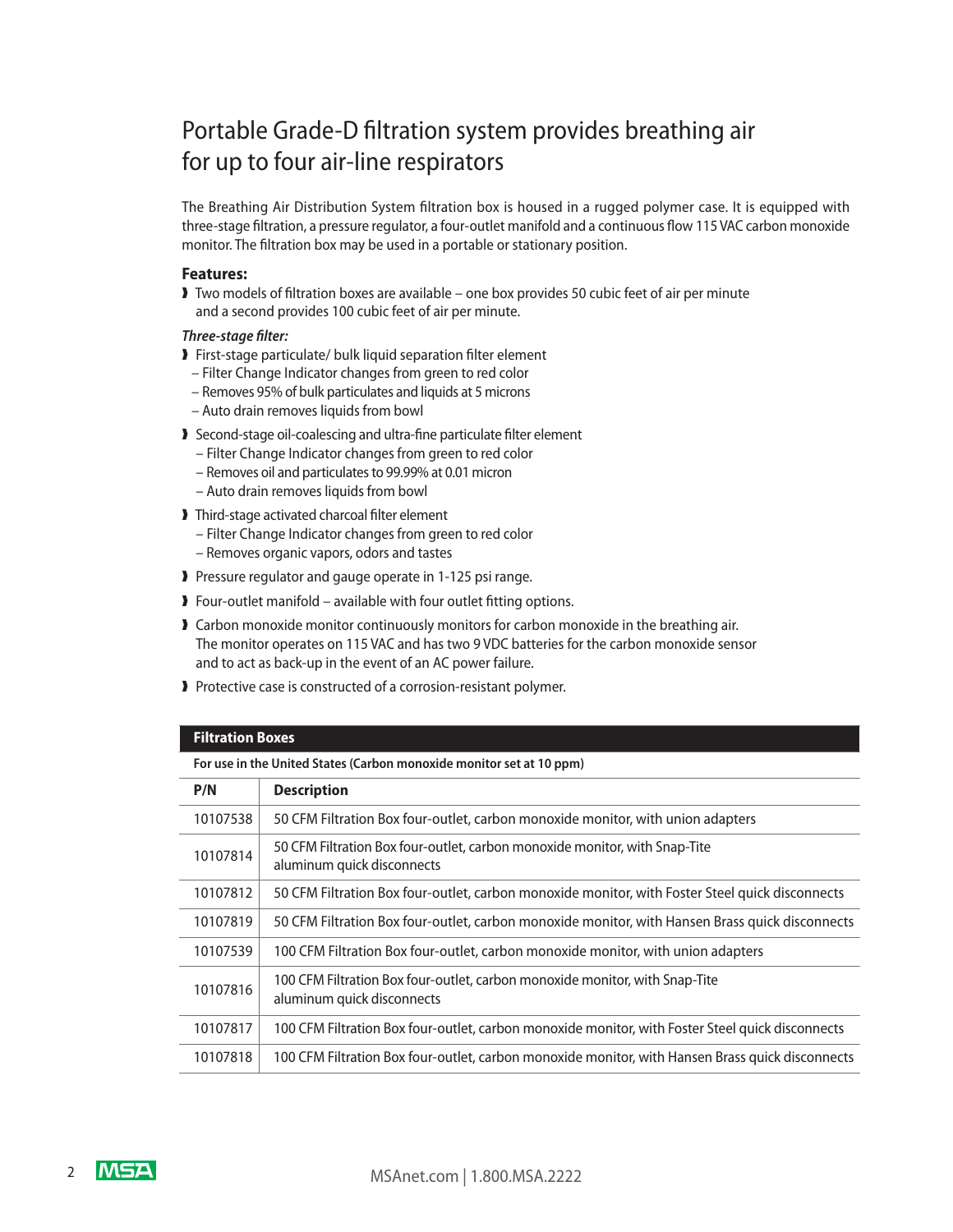### **Filtration Boxes**

**For use in Canada (Carbon monoxide monitor set at 5 ppm)**

| P/N      | <b>Description</b>                                                                                        |
|----------|-----------------------------------------------------------------------------------------------------------|
| 10113347 | 50 CFM Filtration Box four-outlet, carbon monoxide monitor, with union adapters                           |
| 10113349 | 50 CFM Filtration Box four-outlet, carbon monoxide monitor, with Snap-Tite<br>aluminum quick disconnects  |
| 10113348 | 50 CFM Filtration Box four-outlet, carbon monoxide monitor, with Foster Steel quick disconnects           |
| 10113346 | 50 CFM Filtration Box four-outlet, carbon monoxide monitor, with Hansen Brass quick disconnects           |
| 10113345 | 100 CFM Filtration Box four-outlet, carbon monoxide monitor, with union adapters                          |
| 10113343 | 100 CFM Filtration Box four-outlet, carbon monoxide monitor, with Snap-Tite<br>aluminum quick disconnects |
| 10113342 | 100 CFM Filtration Box four-outlet, carbon monoxide monitor, with Foster Steel quick disconnects          |
| 10113344 | 100 CFM Filtration Box four-outlet, carbon monoxide monitor, with Hansen Brass quick disconnects          |

| <b>Replacement Parts and Accessories</b>                                                                              |                                                                                  |                                                                                               |  |  |  |
|-----------------------------------------------------------------------------------------------------------------------|----------------------------------------------------------------------------------|-----------------------------------------------------------------------------------------------|--|--|--|
| <b>Description</b>                                                                                                    | <b>50 CFM</b>                                                                    | <b>100 CFM</b>                                                                                |  |  |  |
| Filter Change Kit, First Stage                                                                                        | 10107545                                                                         | 10107541                                                                                      |  |  |  |
| Filter Change Kit, Second Stage                                                                                       | 10107546                                                                         | 10107742                                                                                      |  |  |  |
| Filter Change Kit, Third Stage                                                                                        | 10107544                                                                         | 10107543                                                                                      |  |  |  |
| Breathing Air Distribution Air Supply Hoses (1/2 inch I.D.) for inlet ports – From plant air system to filtration box |                                                                                  |                                                                                               |  |  |  |
| <b>Description</b><br>P/N                                                                                             |                                                                                  |                                                                                               |  |  |  |
| 10113330                                                                                                              | Hose, 50 feet, Industrial Interchange Connections, 1/2 inch NPT male and female  |                                                                                               |  |  |  |
| 10113341                                                                                                              | Hose, 100 feet, Industrial Interchange Connections, 1/2 inch NPT male and female |                                                                                               |  |  |  |
| 10113328                                                                                                              | Quick-Disconnect Socket, Hansen Industrial, 1/2 inch male NPT                    |                                                                                               |  |  |  |
| 10113329                                                                                                              | Quick-Disconnect Plug, Hansen Industrial, 1/2 inch male NPT                      |                                                                                               |  |  |  |
| <b>Description</b><br>P/N                                                                                             |                                                                                  |                                                                                               |  |  |  |
| 10108138<br>Upright support bracket, 50 and 100 CFM units                                                             |                                                                                  |                                                                                               |  |  |  |
| 10107741<br>and 9-12 VDC                                                                                              | Remote audible alarm with mounted visual strobe and guard, includes 50 ft. cable |                                                                                               |  |  |  |
| 10107527                                                                                                              |                                                                                  | Calibration Kit (for U.S. models), 20 ppm CO, zero air, regulator and case, 17-liter size     |  |  |  |
| 10107526                                                                                                              |                                                                                  | Calibration Kit (for Canadian models), 10 ppm CO, zero air, regulator and case, 17-liter size |  |  |  |

## **Filtration Box Dimensions and Weight**

| <b>50 CFM Filtration Box</b>      | <b>100 CFM Filtration Box</b>    |
|-----------------------------------|----------------------------------|
| Size: 23.5" L X 16.75" H X 8.5" D | Size: 26.25" L X 20.75" H X 9" D |
| Unit weight: 24.6 pounds          | Unit weight: 38.8 pounds         |
| <b>Maximum air flow:</b>          | <b>Maximum air flow:</b>         |
| 50 scfm @ 110 psi                 | 100 scfm @ 110 psi               |